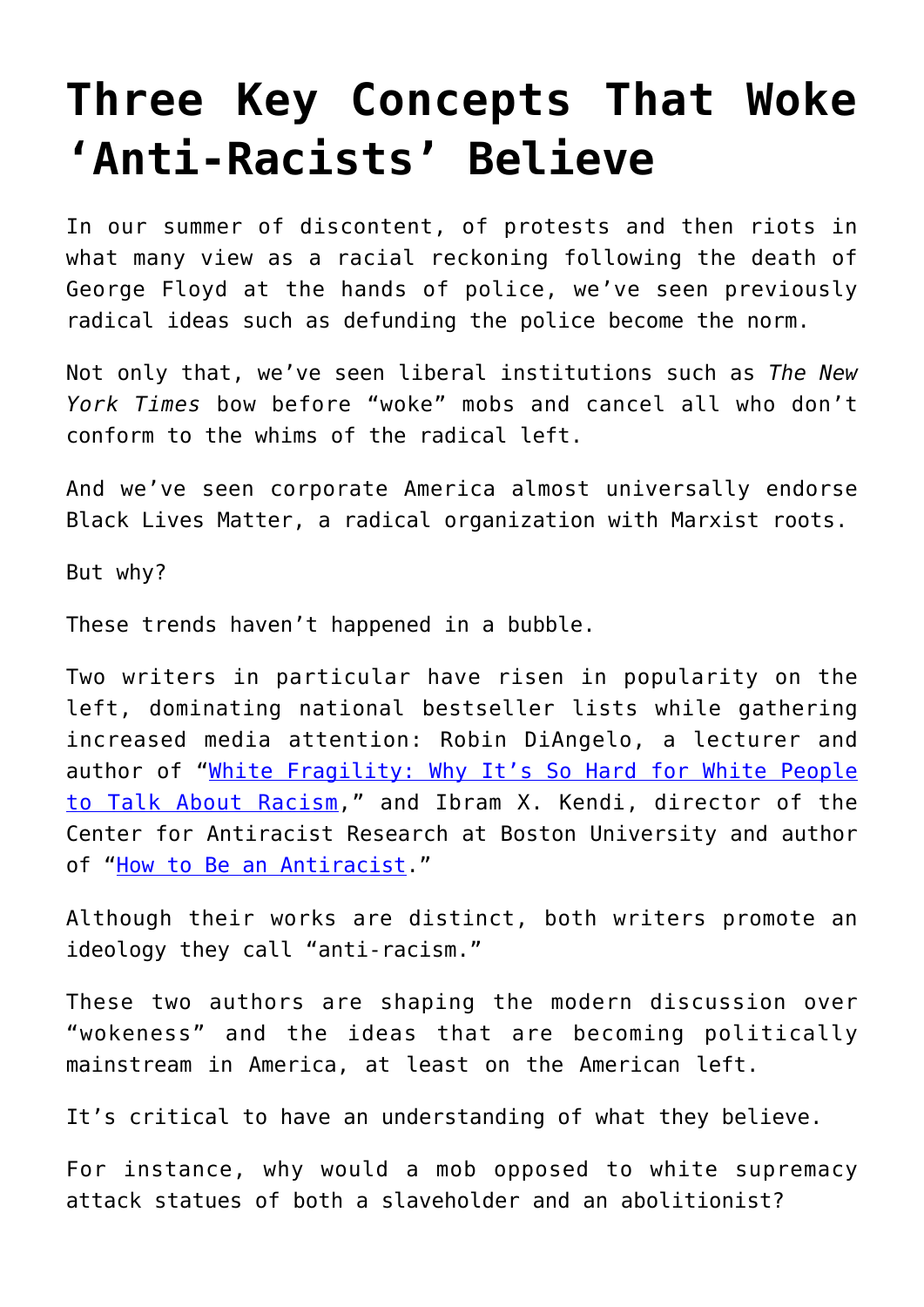Is this an example of mindless, wanton destruction? Or perhaps the rioters are embracing a larger set of ideas that creates a ruthless dichotomy between racists and anti-racists?

Here are three key concepts to which the anti-racists have attached themselves.

## **1. Racism Redefined**

According to both DiAngelo and Kendi, there really are only two paths any person may take: racism or anti-racism. Being "not racist," as Kendi writes, is not good enough, nor does it mean one isn't a racist.

DiAngelo defines "white fragility," the topic of her book, as a process whereby white people return to "our racial comfort, and maintain our dominance within the racial hierarchy."

"Though white fragility is triggered by discomfort and anxiety, it is born of superiority and entitlement," DiAngelo writes. "White fragility is not weakness per se. In fact, it is a powerful means of white racial control and the protection of white advantage."

Essentially, if a white person is uncomfortable talking about race or denies his fundamental whiteness, as well as his racism, he is guilty of white fragility.

In fact, according to the arguments of both DiAngelo and Kendi, even a denial of racism can be construed as evidence of racism.

As several other writers, [including Mark Hemingway at](https://thefederalist.com/2020/07/15/what-to-read-instead-of-white-fragility/) *[The](https://thefederalist.com/2020/07/15/what-to-read-instead-of-white-fragility/) [Federalist](https://thefederalist.com/2020/07/15/what-to-read-instead-of-white-fragility/)*, have noted, this is what's called a Kafka trap, a rhetorical device "where the more you deny something, the more it's proof of your guilt."

DiAngelo and Kendi promote a racial variation of [common](https://www.dailysignal.com/2020/08/02/how-wokeness-is-a-product-of-marxism/) [oppressor versus oppressed narratives, seen in many](https://www.dailysignal.com/2020/08/02/how-wokeness-is-a-product-of-marxism/)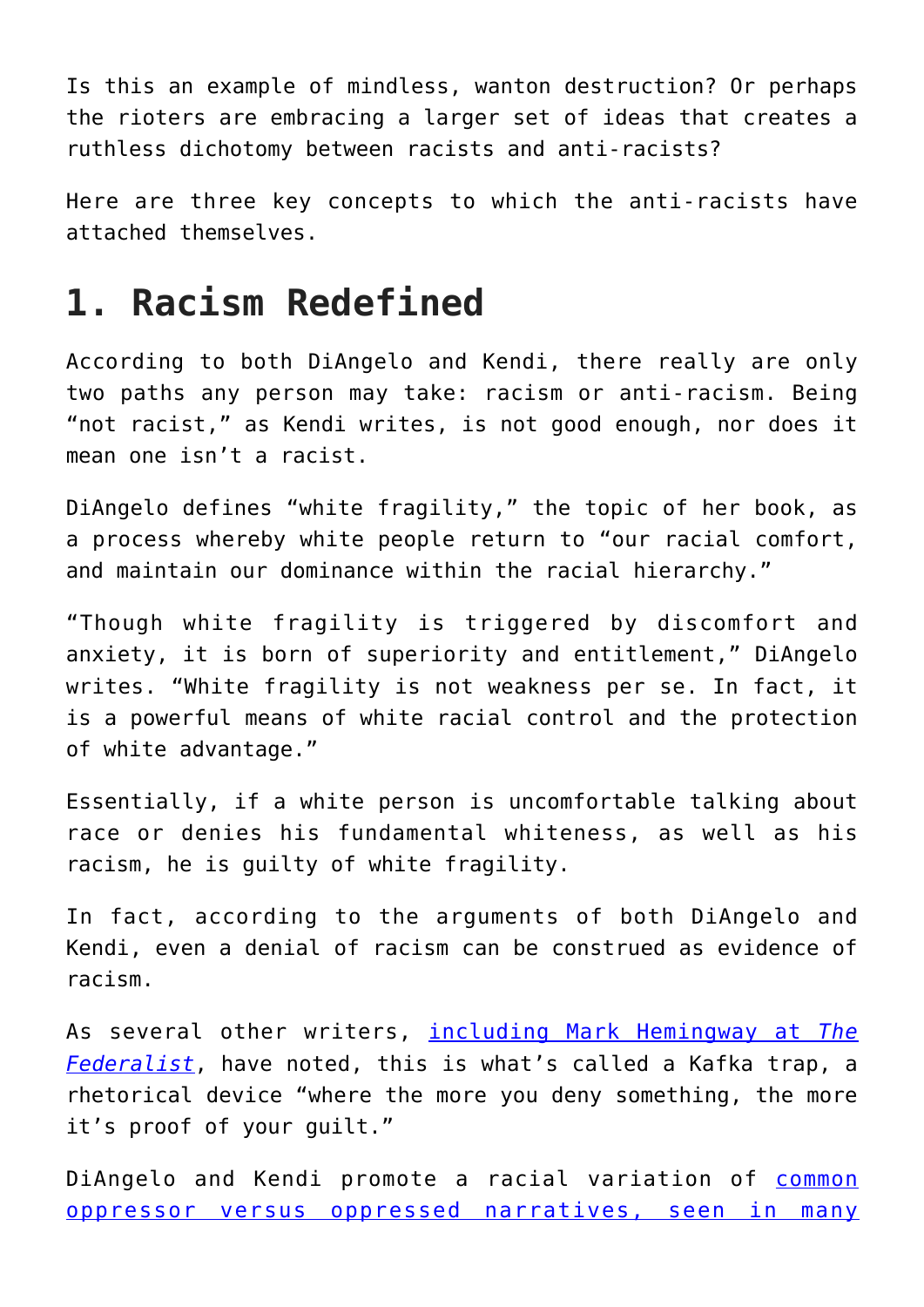[traditional left-wing ideologies.](https://www.dailysignal.com/2020/08/02/how-wokeness-is-a-product-of-marxism/) Marxist economic ideology revolving around class is more or less replaced by race in a scenario where there are only winners and losers.

Kendi and DiAngelo argue that racism is not just an individual act of discrimination or prejudice toward a person or a people based on their race.

Instead, racism is redefined as a collective condition leading to inequities in society.

Kendi argues that those whom many Americans see as actual racists are far less dangerous than the real threat of widespread acceptance of color blindness. He writes:

*The most threatening racist movement is not the alt right's unlikely drive for a White ethnostate but the regular American's drive for a 'race-neutral' one. The construct of race neutrality actually feeds White nationalist victimhood by positing the notion that any policy protecting or advancing non-white Americans toward equity is 'reverse discrimination.'*

Kendi decries "assimilationists" as being essentially as bad as "segregationists."

Assimilation is the process by [which group differences are](https://www.heritage.org/immigration/report/patriotic-assimilation-indispensable-condition-land-immigrants?_ga=2.196352876.1571070943.1597073459-558362307.1588960120) [reduced or eliminated](https://www.heritage.org/immigration/report/patriotic-assimilation-indispensable-condition-land-immigrants?_ga=2.196352876.1571070943.1597073459-558362307.1588960120) within a society to form a common culture.

Kendi opposes the assimilationists, as he defines them, because he says they attribute behavior to the unequal outcomes for different races.

In fact, even asking the question of why different groups of people have statistically differing outcomes in a society may be construed as racist.

DiAngelo adopts Kendi's construction of racism, writing that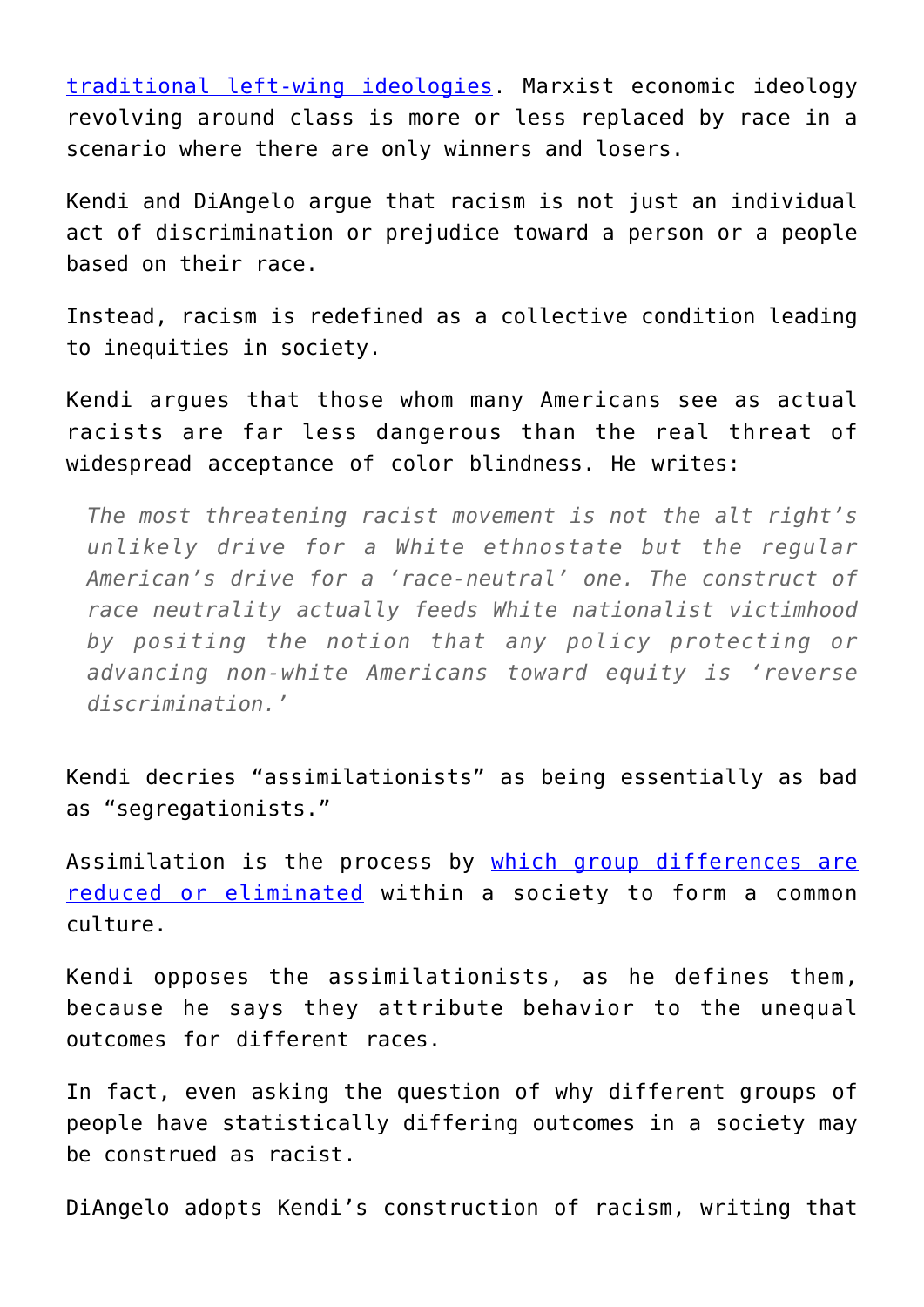"if we truly believe that all humans are equal, then disparity in condition can only be the result of systemic discrimination."

The argument essentially is that any racial discrepancies in society are examples of racism.

So, if a society has a disproportionate number of rich white people compared to rich black people, that is racism. If one race has a higher mortality rate from a disease than another, again the culprit is racism.

Kendi is, of course, highly selective in the statistics he cites to demonstrate that "there may be no more consequential White privilege than life itself."

As Coleman Hughes wrote for *[City Journal](https://www.city-journal.org/how-to-be-an-antiracist)*: "By selectively citing data that show blacks suffering more than whites, Kendi turns what should be a unifying, race-neutral battle ground—namely, humanity's fight against deadly diseases—into another proxy battle in the War on Racism."

Hughes, like Kendi, is black.

## **2. Colorblindness Is the Problem, and Racist**

The concept of equal opportunity is fundamentally rejected by the doctrines of DiAngelo and Kendi. They argue that in a deeply racist society conditioned to white supremacy, equal opportunity under the law perpetuates only more inequality.

Both DiAngelo and Kendi rebuke the idea of colorblindness in how we treat race. DiAngelo does so more in a cultural sense. She argues that colorblindness is essentially a sign of white privilege, a manipulation of the message of Martin Luther King Jr. to perpetuate more racism.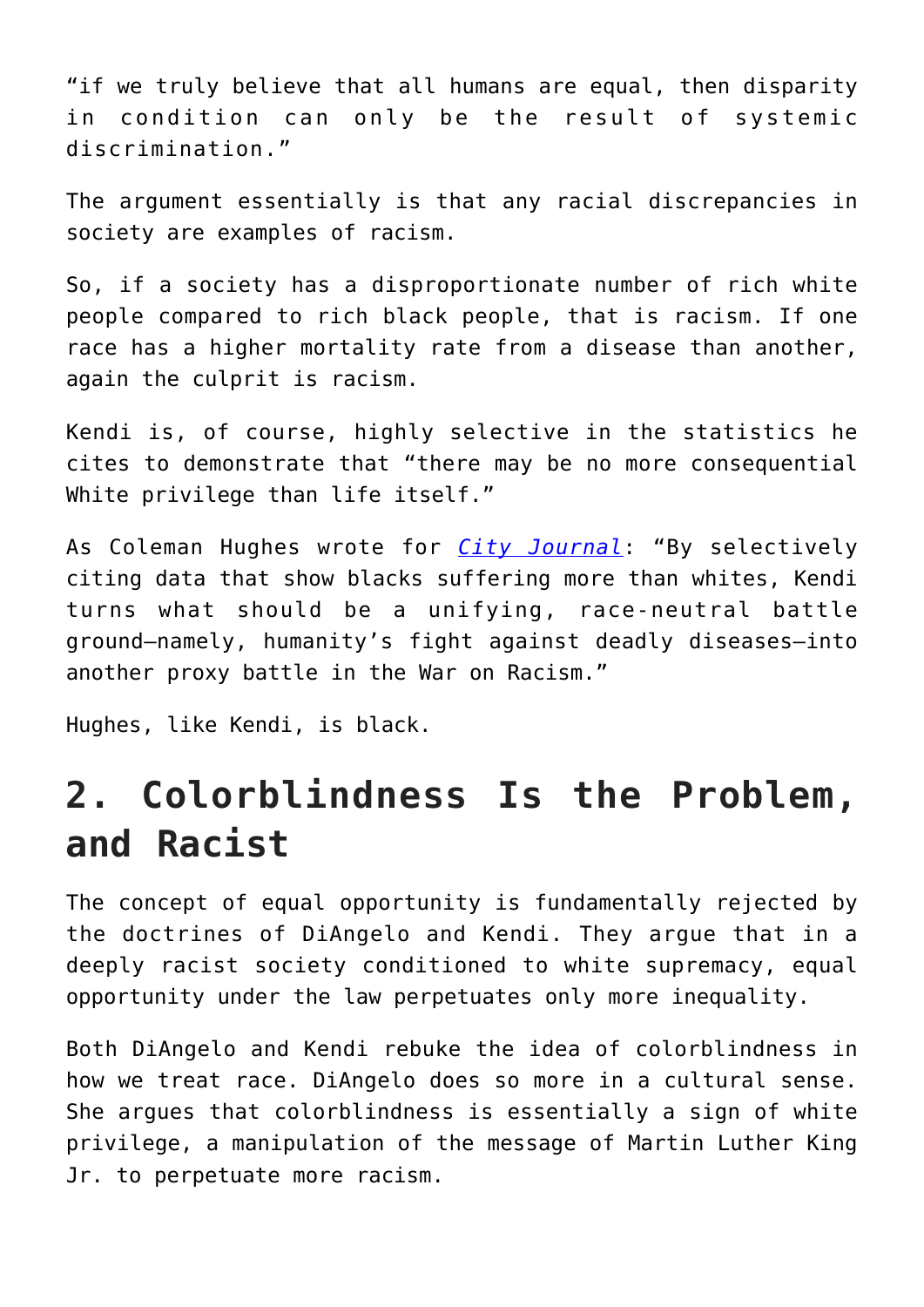"Color-blind ideology makes it difficult for us to address these unconscious beliefs," DiAngelo writes. "While the idea of color blindness may have started out as a well-intentioned strategy for interrupting racism, in practice it has served to deny the reality of racism and thus hold it in place."

White people must build their racial "stamina," DiAngelo argues, to overcome their white fragility.

The way for white people to do this is by recognizing, embracing, and critically examining collective "white identity" as an antidote to white fragility. DiAngelo writes that "as an insider," she can speak for the white experience, but that she uses her white identity as a way to "challenge racism."

DiAngelo lays on white people the responsibility – the burden, one might say – of attacking and defeating racism and "whiteness."

## **3. Racism Is Solved Through Discrimination**

Kendi leans more strongly into creating laws that specifically promote anti-racism. To be effective, he says, they must be discriminatory.

Discriminatory laws, Kendi argues, can be desirable and in fact necessary as a way to promote equity:

*If discrimination is creating equity, then it is anti-racist. If discrimination is creating inequity, then it is racist. Someone reproducing inequity through permanently assisting an overrepresented racial group into wealth and power is entirely different than someone challenging that inequity by temporarily assisting an underrepresented racial group into relative wealth and power until equity is reached. The only remedy to racist discrimination is anti-racist*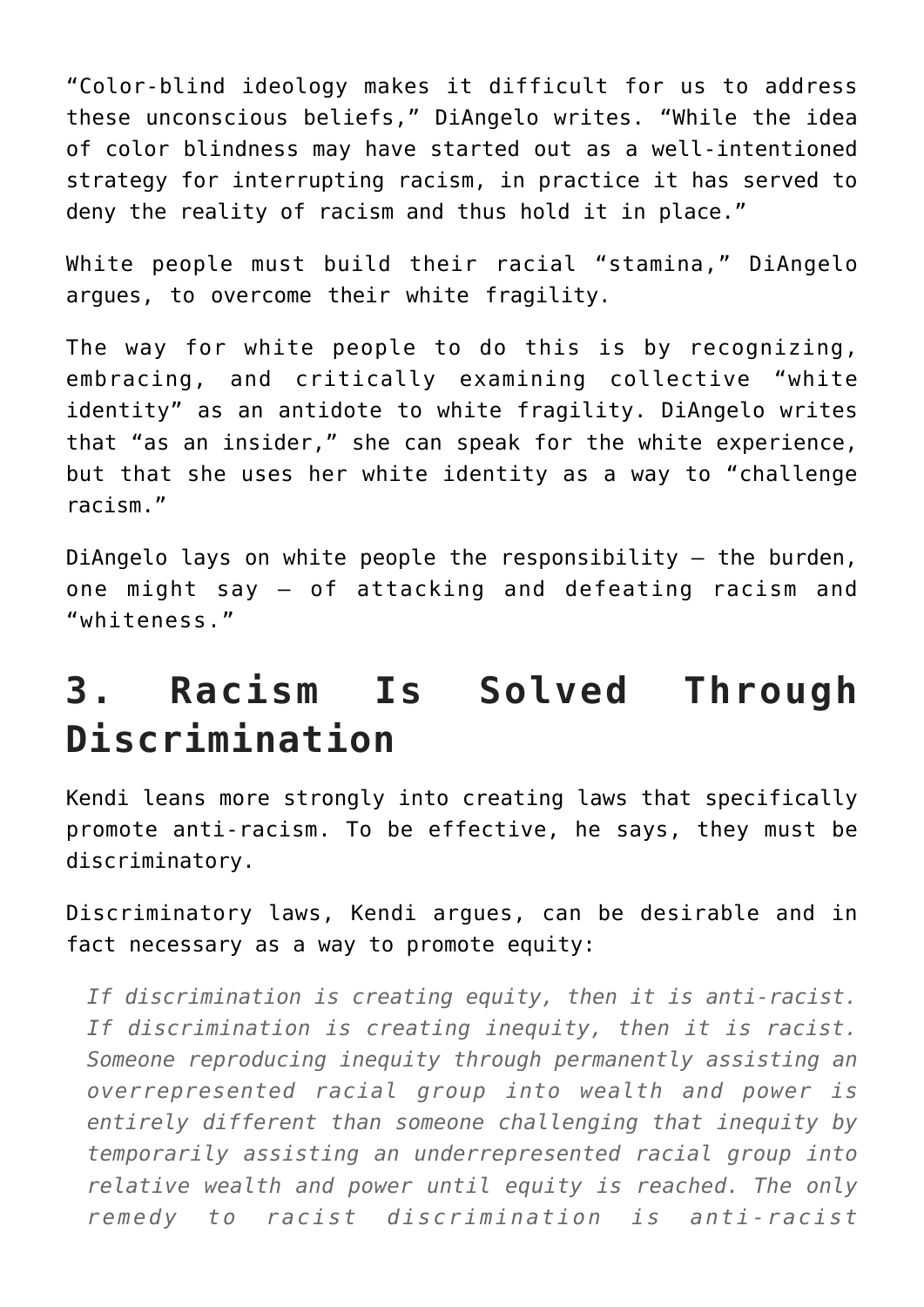*discrimination. The only remedy to past discrimination is present discrimination.*

As long as the discriminatory finger is on the button of "equity," however Kendi and the anti-racists define it, it is good.

Christopher Caldwell, author of "[The Age of Entitlement:](https://www.amazon.com/gp/product/1501106899/ref=as_li_tl?ie=UTF8&camp=1789&creative=9325&creativeASIN=1501106899&linkCode=as2&tag=intelltakeo0d-20&linkId=c11f6c4362e97f1416334aefc6b8afaa) [America Since the Sixties,](https://www.amazon.com/gp/product/1501106899/ref=as_li_tl?ie=UTF8&camp=1789&creative=9325&creativeASIN=1501106899&linkCode=as2&tag=intelltakeo0d-20&linkId=c11f6c4362e97f1416334aefc6b8afaa)" wrote for *National Review* that Kendi rejects the notion – stemming from many civil rights advocates – "that everything will be well as long as we treat people with equality, neutrality, and respect."

"It is illegitimate. It is a 'racist' obstruction," Caldwell added.

Kendi proposes an anti-racist amendment to the Constitution, [which he wrote about](https://www.politico.com/interactives/2019/how-to-fix-politics-in-america/inequality/pass-an-anti-racist-constitutional-amendment/) in a short piece in *Politico*. It's worth quoting in full:

*To fix the original sin of racism, Americans should pass an anti-racist amendment to the U.S. Constitution that enshrines two guiding anti-racist principals [sic]: Racial inequity is evidence of racist policy and the different racial groups are equals.*

*The amendment would make unconstitutional racial inequity over a certain threshold, as well as racist ideas by public officials (with 'racist ideas' and 'public official' clearly defined). It would establish and permanently fund the Department of Anti-racism (DOA) comprised of formally trained experts on racism and no political appointees.*

*The DOA would be responsible for preclearing all local, state, and federal public policies to ensure they won't yield racial inequity, monitor those policies, investigate private racist policies when racial inequity surfaces, and monitor public officials for expressions of racist ideas. The DOA*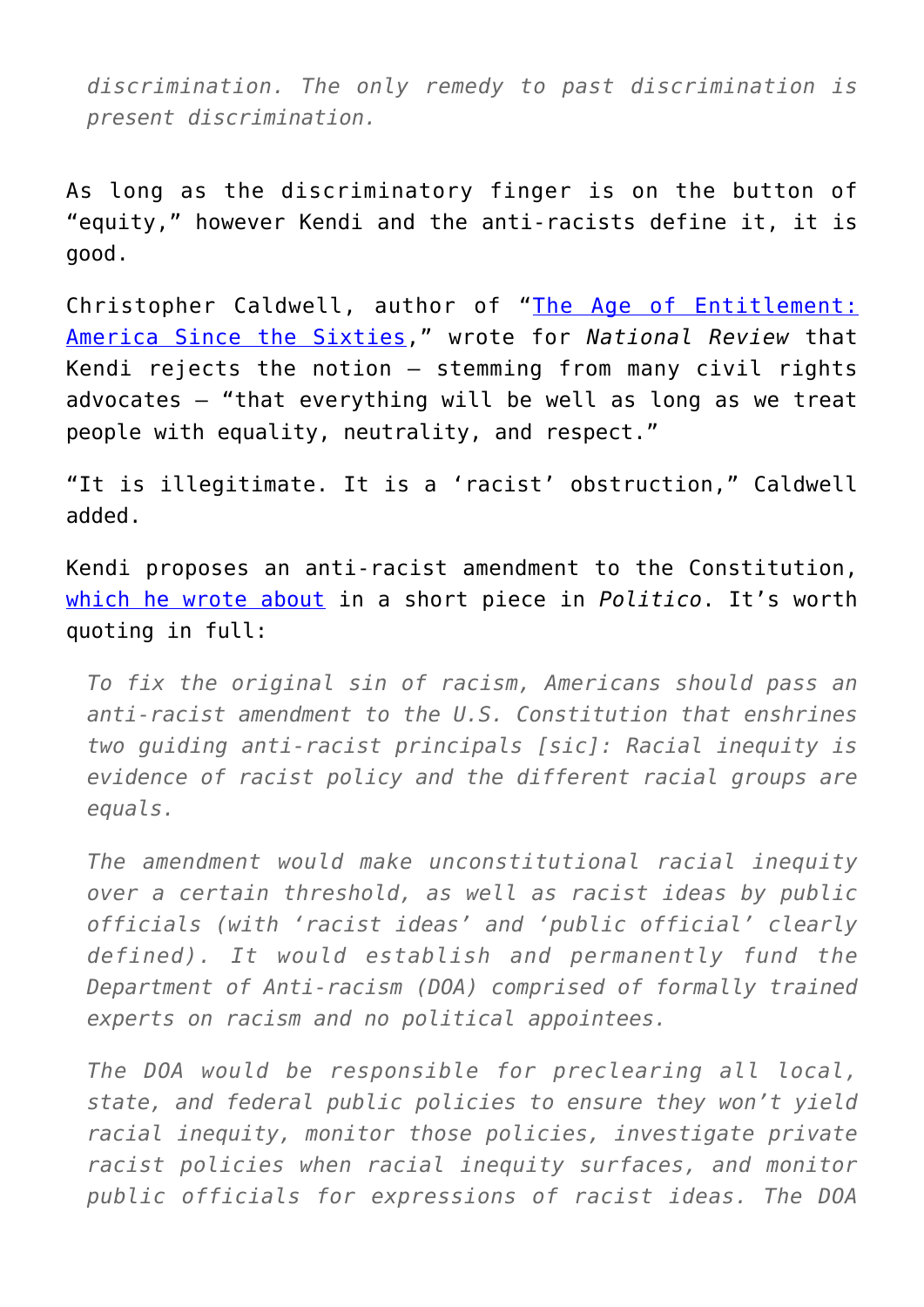*would be empowered with disciplinary tools to wield over and against policymakers and public officials who do not voluntarily change their racist policy and ideas.*

This proposal by Kendi effectively would end self-government and nullify the Bill of Rights. A cadre of intellectuals ensconced in the Department of Anti-racism would have the power to decide who can and can't run for office, and which laws can or can't be passed based on their interpretation of what is racist.

Again, racist being defined by Kendi as "one who is supporting a racist policy through their actions or inaction or expressing a racist idea."

Which policies fall under the rubric of being racist or antiracist?

All of them.

"Every policy in every institution in every community in every nation is producing or sustaining either racial inequity or equity," Kendi writes.

For those who believe they can escape the ugly culture war implications of these ideas and focus on economic or fiscal policies, it's worth noting that embracing socialism and fighting capitalism is a critical element in promoting antiracism.

And you will oppose capitalism, or else.

An example of racist policy, Kendi writes, is [lowering capital](https://podcasts.apple.com/us/podcast/ibram-x-kendi-wants-to-redefine-racism/id1081584611?i=1000452609664) [gains taxes.](https://podcasts.apple.com/us/podcast/ibram-x-kendi-wants-to-redefine-racism/id1081584611?i=1000452609664)

Therefore, a supporter of lower capital gains taxes – or even someone who isn't actively opposing lower capital gains taxes – may be barred from running for or serving in office by a team of unaccountable bureaucrats in a permanently funded